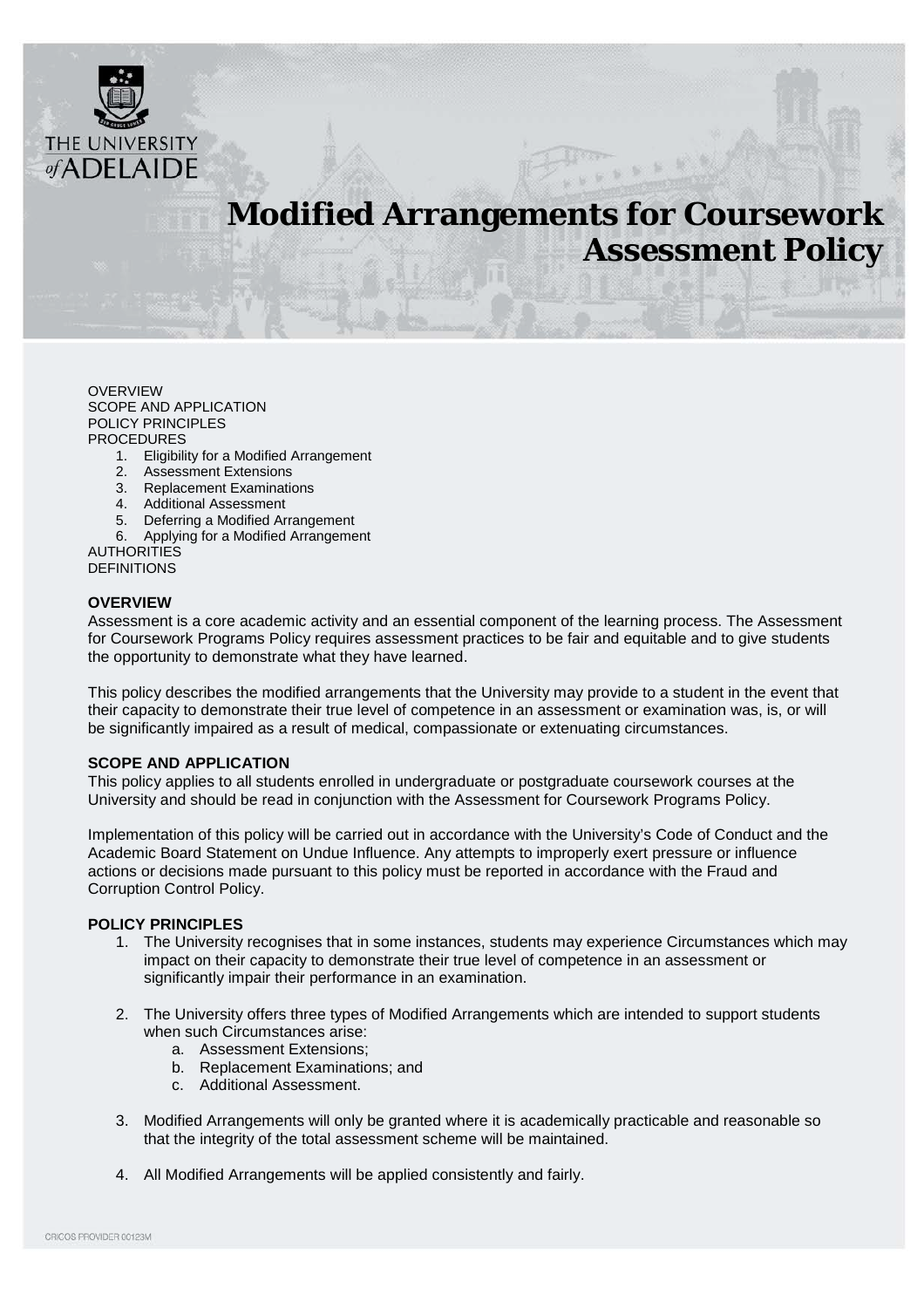- 5. The granting of a Modified Arrangement will not disadvantage other students in the course.
- 6. Where Modified Arrangements are granted, only the final official result will appear on a student's formal academic transcript.

# <span id="page-1-0"></span>**PROCEDURES**

## **1. Eligibility for a Modified Arrangement**

- a) A student may be eligible for a Modified Arrangement if their capacity to demonstrate their true level of competence in an assessment or Primary Examination was, is or will be significantly impaired as a result of:
	- i. Medical Circumstances including serious illness, injury or hospitalisation of the student; or
	- ii. Compassionate Circumstances, being those which lead to serious suffering or misfortune which were outside of the student's immediate control, including but not limited to:
		- 1) death or life threatening injury or illness of an immediate family member or a member of the student's household;
		- 2) serious illness or injury of a dependent of the student which requires the student to provide care;
		- 3) traumatic experiences including being a victim of a serious crime or involvement in a serious accident;
		- 4) natural disasters or a major political upheaval in a student's home country;
		- 5) significant disruption to a student's domestic arrangements;
		- 6) substantial and unanticipated financial hardship; or
	- iii. Extenuating Circumstances, being events beyond the University's control that compromise an assessment process, or significant commitments or obligations which are outside of the student's control, including but not limited to:
		- 1) religious obligations;
		- 2) formal legal obligations;
		- 3) military service commitments (including Army Reserve);
		- 4) service with a recognised emergency management service (including CFS or SES);
		- 5) representing the University, State or nation at a significant sporting or cultural event;
		- 6) being an approved [elite athlete](https://www.adelaide.edu.au/eliteathletes/) preparing for or participating in a sporting event or attending a sporting commitment;
		- 7) a timetable clash for tests or examinations;
		- 8) approved Overseas Experiences (including Study Abroad and study tours).
- b) Except in the case of a Discretionary Additional Assessment a student will not be eligible for a Modified Arrangement if their Circumstances:
	- i. were avoidable and the student had reasonable opportunity to make alternative arrangements;
	- ii. relate to an illness, physical or mental health condition for which the student has a disability Access Plan, unless there has been an exacerbation of the condition for which the student has provided appropriate documentary evidence in accordance with Procedure 6;
	- iii. relate to balancing workloads from other units of study, disciplines or faculties;
	- iv. were personal commitments or events such as international travel, holidays or weddings;
	- v. relate to temporary minor ailments such as colds, minor respiratory infections, headaches or minor gastric upsets;
	- vi. relate to stress or anxiety normally associated with examinations, required assessment tasks or any aspect of course work;
	- vii. are a result of misreading or misunderstanding of the examination timetable.

## **2. Assessment Extensions**

- a) A student may apply for an extension to an Assessment Deadline in accordance with Procedure 7 if, as a result of their Circumstances they were, are, or will be unable to meet an Assessment Deadline.
- b) The Course Coordinator will assess the student's application and will either: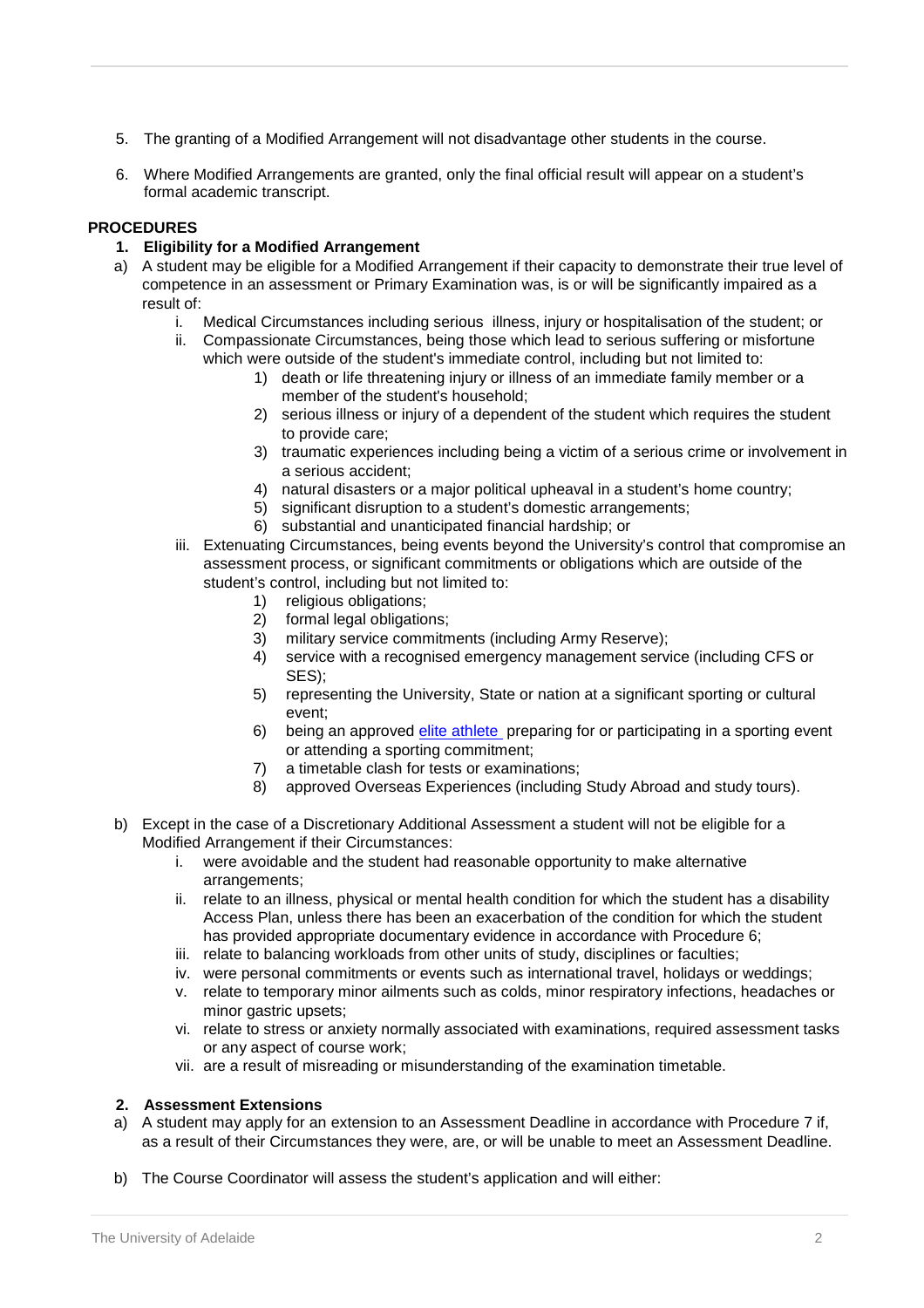- i. grant an extension to the Assessment Deadline of up to 10 business days (or up to 3 business days for student's enrolled in Online Programs) or;
- ii. allow other Modified Arrangements in accordance with Procedure 2c and 2d; or
- iii. reject the application if the student is not eligible.
- c) If a Course Coordinator believes that a student's Circumstances are exceptional and that it would not be reasonable to extend the Assessment Deadline by only 10 business days (or only 3 business days for students enrolled in Online Programs) the Course Coordinator may, in consultation with the Head of School (or delegate):
	- i. allow the student to complete an alternative assessment task in place of the original assessment task with an Assessment Deadline specified by the Course Coordinator; or
	- ii. after confirming that the faculty and school will support such an application, recommend that the student apply to withdraw from the course without obtaining a Fail grade; or
	- iii. allow an extension to the Assessment Deadline of more than 10 business days provided that the mark will be available before the date that a Result Pending grade is automatically converted to a Fail grade.
- d) If it is not academically practicable or reasonable to provide an extension, the Course Coordinator may:
	- i. recommend to the Assessment Review Committee that the student be awarded a final mark obtained by excluding the assessment in question and proportionally scaling up the student's marks for work completed during the course if:
		- 1) it would be to the student's advantage to do so; and
		- 2) the original assessment task was worth 20% or less of the total course assessment; and
		- 3) the student has completed all other assessment tasks in the course; or
	- ii. after confirming that the faculty and school will support such an application, recommend that the student apply to withdraw from the course without a Fail grade; or
	- iii. negotiate with the student to transfer the weighting percentage of the assessment task to an alternative exam(s) or assessment(s) (for example, if the assessment was weighted at 10% and an exam at 50%, the new weighting of the exam would be 60%) provided that the new weighting of the exam does not breach the [Assessment for Coursework Programs Policy.](http://www.adelaide.edu.au/policies/700/)

## **3. Replacement Examinations**

- a) A student may apply for a Replacement Examination in accordance with Procedure 7 if, as a result of their Circumstances they were, are, or will be unable to demonstrate their true level of competence in a Primary Examination.
- b) If a student is granted a Replacement Examination prior to the Primary Examination they become ineligible to sit the Primary Examination. In the event the student sits the Primary Examination the grant of the Replacement Examination will be revoked and no further applications for a Replacement Examination will be considered for that examination.
- c) If a student sits a Primary Examination they will not be eligible for a Replacement Examination unless:
	- i. their Circumstances arose during the Primary Examination; and
	- ii. they made an examination invigilator aware of their Circumstances before 50% of the time allowed for the examination had lapsed; and
	- iii. they did not complete the examination.

If the student then submits an application for a Replacement Examination which is rejected then the Primary Examination will be marked and will count towards the student's final mark.

- d) A Replacement Examination will:
	- i. test the same areas of skill and knowledge as the Primary Examination; and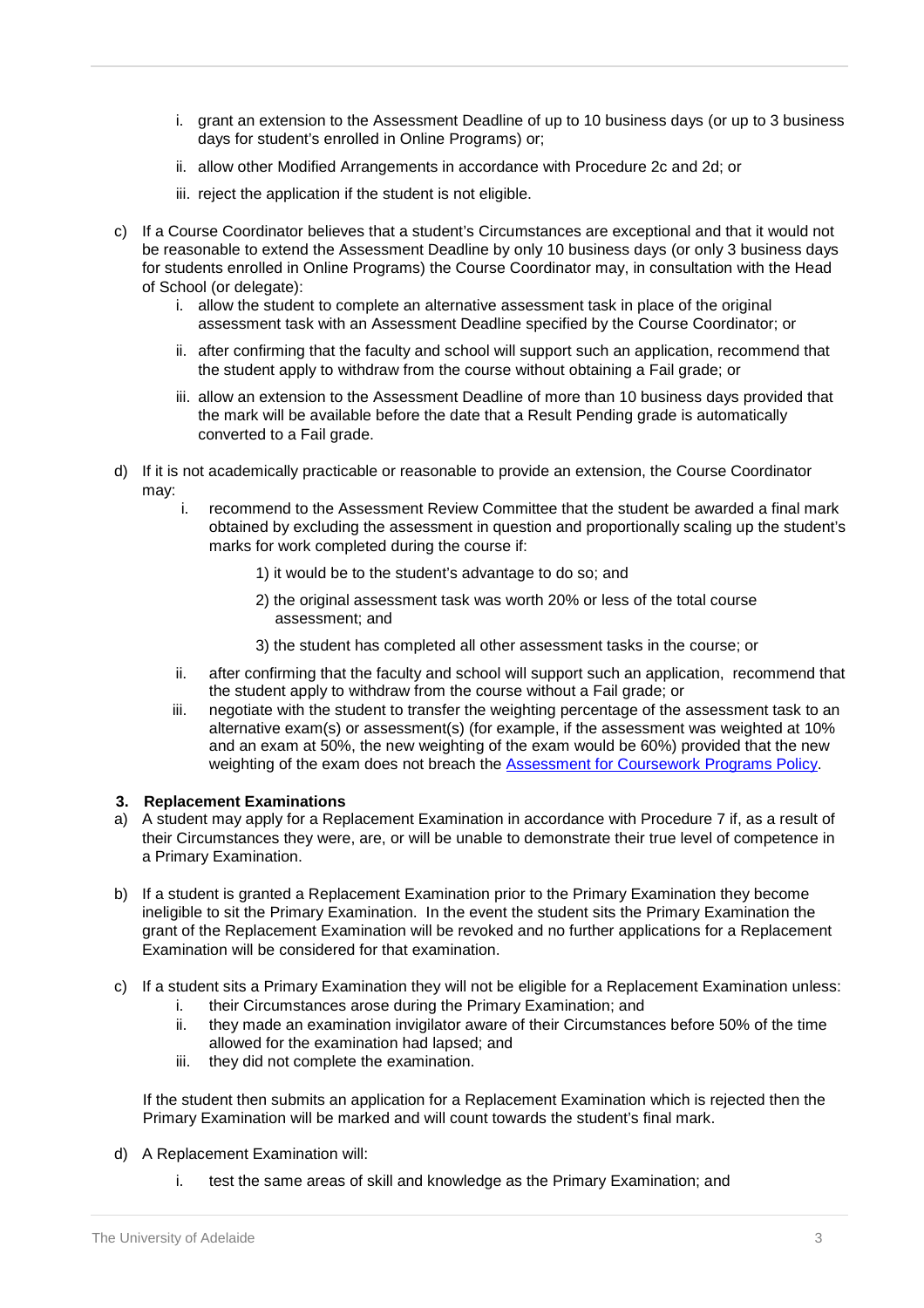- ii. be equivalent, though not identical to the Primary Examination; and
- iii. take place at a time and venue nominated by the University.
- e) Students must ensure that they are available to sit a Replacement Examination at the time and venue nominated by the University.

### **4. Discretionary Additional Assessment**

- a) Students who are not eligible for a Modified Arrangement in accordance with Procedure 1 a may apply for a Discretionary Additional Assessment in accordance with Procedure 7.
- b) Discretionary Additional Assessment will only be granted to a student on a single occasion throughout their studies at the University.
- c) Students will be given at least 3 calendar days' notice of a Deferred Additional Assessment if approved.
- d) The maximum mark available to a student for a course for which they have completed a Discretionary Additional Assessment is the lowest passing grade available for the course or Non-Graded Pass.
- e) A student who has undertaken all assessment for a course and received a fail grade that doesn't qualify for Additional Assessment will not be eligible for Discretionary Additional Assessment.

#### **5. Additional Assessment**

- a) An Additional Assessment provides an additional opportunity for a student who has narrowly failed to achieve a passing grade in a course to demonstrate that they have achieved the required skills, knowledge and learning outcomes of that course by completing an additional assessment task.
- b) A student will be offered an Additional Assessment if they receive a Fail grade for a course with an underlying mark within 5% of a passing grade (normally 45-49%).
- c) A student who receives a Fail grade in a Last Course may apply for an Additional Assessment in accordance with Procedure 7 provided that they are entitled to an Additional Assessment pursuant to Procedure 5e.
- d) Students will be given at least 3 calendar days' notice of an Additional Assessment (unless the student has applied for an Additional Assessment in a Last Course in which case the University will endeavour to give at least 3 calendar days' notice but is not required to do so).
- e) A student will not be entitled to an Additional Assessment if they:
	- i. received a Fail grade as a result of a breach of the Academic Honesty Policy;
	- ii. have not met any attendance requirements of the course;
	- iii. have not successfully completed all other hurdle requirements for the course; or
	- iv. are also eligible for a Replacement Examination or Assessment Extension, as those Modified Arrangements take precedence.
- f) The nature of an Additional Assessment will be determined by the Course Coordinator. It may cover learning outcomes of the whole course, or where the student has passed some components of the total course assessment scheme but failed others, the learning outcomes tested by the failed assessment task or tasks.
- g) The final assessment mark awarded to the student will be the higher mark of the original assessment and the mark following the Additional Assessment. The final assessment mark will be used to determine the final course mark.
- h) The maximum mark available to a student for a course for which they have completed an Additional Assessment is the lowest passing grade available for the course or Non-Graded Pass.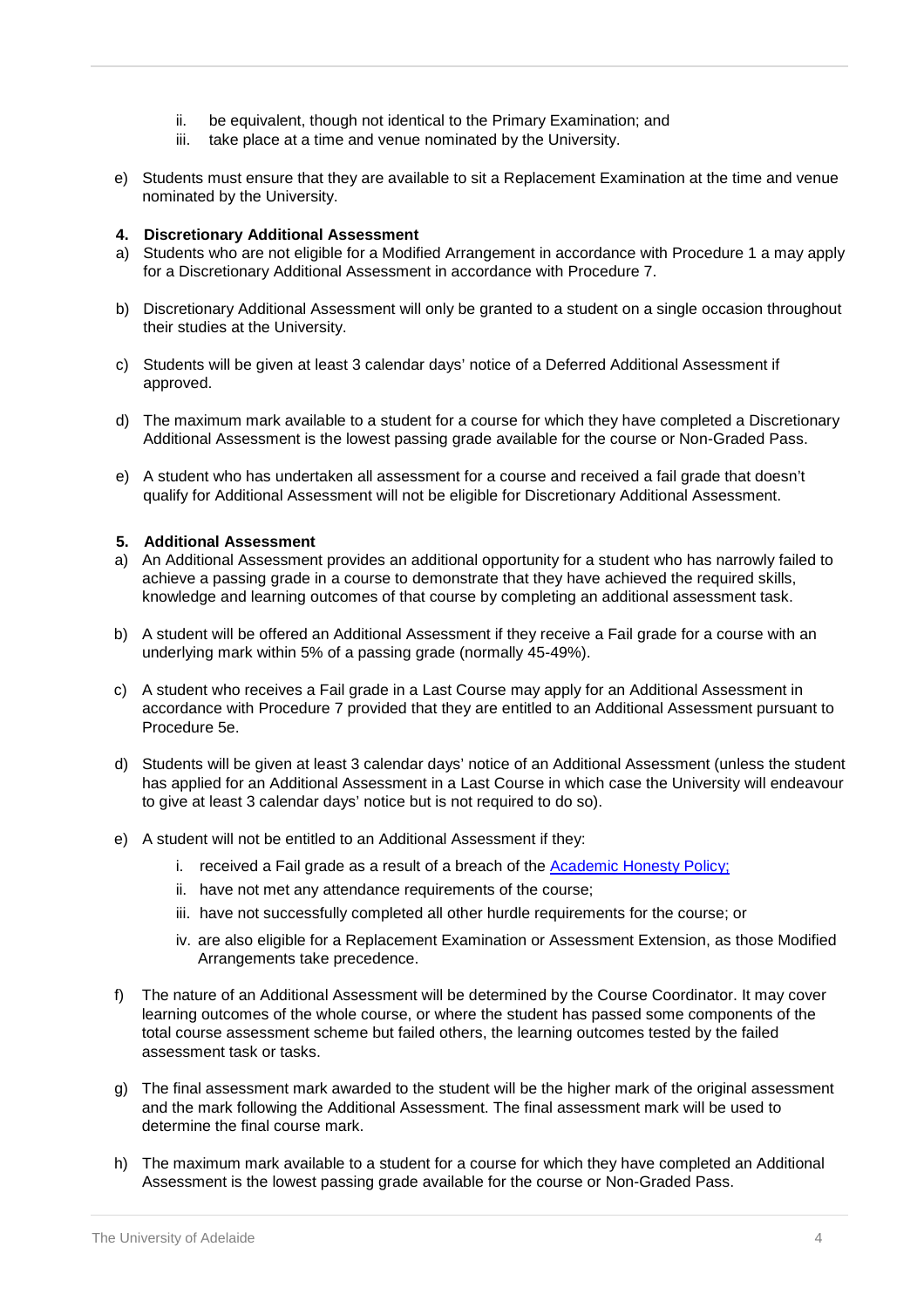i) The Deputy Vice-Chancellor & Vice-President (Academic) may exempt a program or course from the application of Procedure 5 for up to 5 years and 2 years respectively if there are sound academic reasons to do so. All exemptions will be reported to the Quality Enhancement Committee. Students must ensure that they are available to sit an Additional Assessment at the time and venue nominated by the University.

# **6. Deferring a Modified Arrangement**

- a) A student may apply to defer a Modified Arrangement in accordance with Procedure 7 if their capacity to demonstrate their true level of competence in the Modified Arrangement was, is or will be significantly impaired as a result of Medical, Compassionate or Extenuating Circumstances.
- b) The Course Coordinator will assess the application and will:
	- i. Allow a further extension to the Assessment Deadline or a deferment of a Replacement Examination or Additional Assessment provided the mark for the deferred assessment, additional assessment or examination will be available before the date that a Result Pending clause is automatically converted to a Fail grade; or
	- ii. After confirming that the faculty and school will support such an application, recommend that the student withdraw from the course without a Fail grade; or
	- iii. Recommend to the Assessment Review Committee that the student be awarded a final mark obtained by excluding the assessment in question and proportionally scaling up the student's marks for work completed for the whole course if:
		- 1) it would be to the student's advantage to do so; and
		- 2) the original Assessment Task was worth 20% or less of the total course assessment; and
		- 3) the student has completed all other Assessment Tasks in the course; or
	- iv. Reject the application if the student is not eligible.
- c) If a student is granted a deferred Replacement Examination they become ineligible to sit the Replacement Examination or the Primary Examination.

# **7. Applying for a Modified Arrangement**

- a) To apply for a Modified Arrangement a student must complete the relevant form and submit it to the relevant Faculty within the required timeframe specified in Procedure 7a. Where circumstances beyond the student's control prevent submission within the required timeframe, the Course Coordinator in their absolute discretion may accept a submission made at the first available opportunity:
	- i. To apply for an Assessment Extension, a student must submit an [Application for](https://www.adelaide.edu.au/policies/3303/?dsn=policy.document;field=data;id=7446;m=view) [Assessment Extension](https://www.adelaide.edu.au/policies/3303/?dsn=policy.document;field=data;id=7446;m=view) [f](https://www.adelaide.edu.au/policies/3303/?dsn=policy.document;field=data;id=7446;m=view)orm prior to the Assessment Deadline. The Course Coordinator may reduce the level of supporting documentation required by the form if the assessment task comprises 20% or less of the total course assessment scheme, provided it is to the advantage of the student, variations are applied consistently and the nature and conditions of the Assessment Extension are documented.
	- ii. The Course Coordinator may approve late submission of an assessment task without submission of the Application for Assessment Extension form provided the length of the extension is less than 24 hours after the Assessment Deadline, to the advantage of the student, variations are applied consistently and the nature and conditions of the Assessment Extension are documented.
	- iii. To apply for a Replacement Examination, a student must submit an [Application for](https://www.adelaide.edu.au/policies/3303/?dsn=policy.document;field=data;id=7905;m=view)  [Replacement Examination](https://www.adelaide.edu.au/policies/3303/?dsn=policy.document;field=data;id=7905;m=view) [fo](https://www.adelaide.edu.au/policies/3303/?dsn=policy.document;field=data;id=7905;m=view)rm at least 3 business days before the Primary Examination date unless:
		- 1) the student's Circumstance arose during the Primary Examination in which case the student must submit the form no later than 3 business days after the Primary Examination; or
		- 2) the student has Extenuating Circumstances in which case the form must be submitted no later than 3 business days after the Examination Timetable is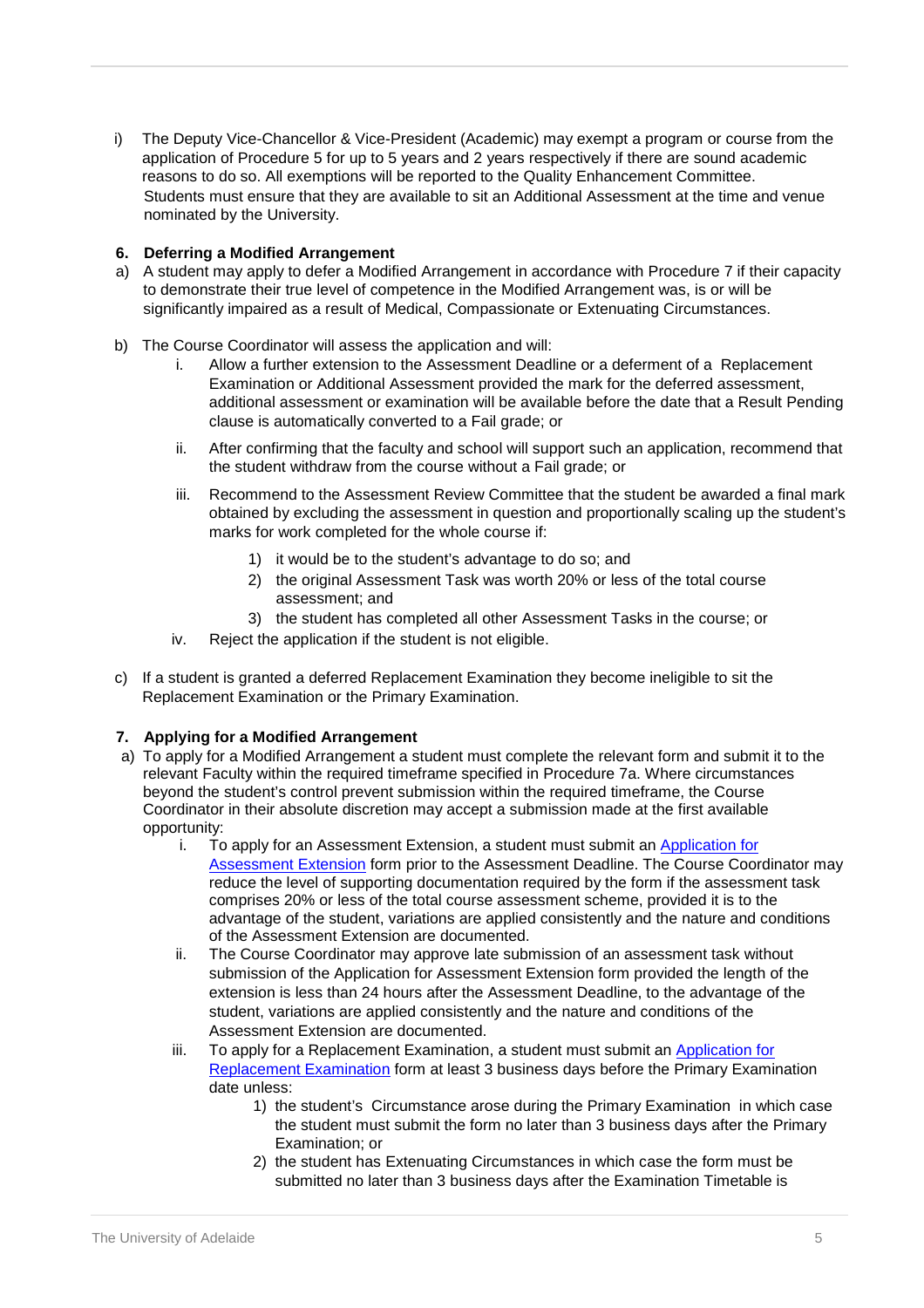released by the University or within 3 business days of the student becoming aware of the Extenuating Circumstance, whichever is latest; or

- 3) the student's Circumstances arose during the 3 business days before the Primary Examination Date, in which case students must submit the form at their earliest opportunity and Procedure 7c will apply.
- iv. To apply for an Additional Assessment for a Last Course a student must submit an [Application for Additional Assessment](https://www.adelaide.edu.au/policies/3303/?dsn=policy.document;field=data;id=7445;m=view) [f](https://www.adelaide.edu.au/policies/3303/?dsn=policy.document;field=data;id=7445;m=view)orm within 3 business days of notification of their final course grade being released.
- v. To apply to Defer a Modified Arrangement, the student must submit the appropriate [Application for Replacement Examination](https://www.adelaide.edu.au/policies/3303/?dsn=policy.document;field=data;id=7905;m=view) [o](https://www.adelaide.edu.au/policies/3303/?dsn=policy.document;field=data;id=7905;m=view)r [Application for](https://www.adelaide.edu.au/policies/3303/?dsn=policy.document;field=data;id=7446;m=view) [Assessment Extension](https://www.adelaide.edu.au/policies/3303/?dsn=policy.document;field=data;id=7446;m=view) form, at least 3 business days before the Replacement Exam, the Additional Assessment Deadline or deferred Assessment Deadline.
- vi. To apply for a Discretionary Additional Assessment, the student must submit the appropriate Application for Discretionary Additional Assessment form at their earliest opportunity.
- b) The University will normally notify the student of the outcome of their application via the student's University email account within 3 business days of the University's receipt of it.
- c) Students who submit an application for a Replacement Examination at least 3 business days before the date of the Primary Examination, will be notified of the outcome of the application at least 24 hours before the Primary Examination. If a student submits an application less than 3 business days before the Primary Examination and they are not notified of the outcome more than 24 hours before the Primary Examination then they may sit the Primary Examination. If their application is approved Procedure 3c will not apply and they will be entitled to sit the Replacement Examination.
- d) Supporting documentation must be original or certified copies and must be signed by an independent person who is able to verify the Circumstances.
- e) If the University believes that a student has deliberately submitted false or misleading information the application for a Modified Arrangement will be rejected and the student may be referred to the Student Misconduct Tribunal for an appropriate penalty under the [Student Misconduct Rules.](http://www.adelaide.edu.au/policies/33/?dsn=policy.document;field=data;id=50;m=view)
- f) If a student has a Medical Circumstance, the medical section of the relevant form must be completed in full and signed by a Medical or Health Practitioner. Forms completed by pharmacists or online doctor services will not be accepted. If the medical section of the relevant form has not been completed a medical certificate from a Medical or Health Practitioner that explicitly outlines the duration and impact of the Medical Circumstance may be accepted. Students studying in Online Programs outside of Australia may provide a medical certificate that has been certified and translated into English.
- g) If a student has Compassionate and/or Extenuating Circumstances the relevant form must either be accompanied by sufficient written evidence from a person or authority able to independently corroborate the student's claims regarding their Circumstances or the relevant section of the form must be completed by a University Counsellor , Disability Advisor, International Student Advisor, Education Welfare Officer, Wirltu Yarlu Student Service Officer or Roseworthy Student Support Coordinator who is able to independently verify the student's claims. Sufficient evidence may include, but is not limited to:
	- i. a death certificate;
	- ii. police report;
	- iii. court summons;
	- iv. written evidence from Military Officer confirming the requirement to fulfil military service commitments
	- v. approved elite athlete documentation;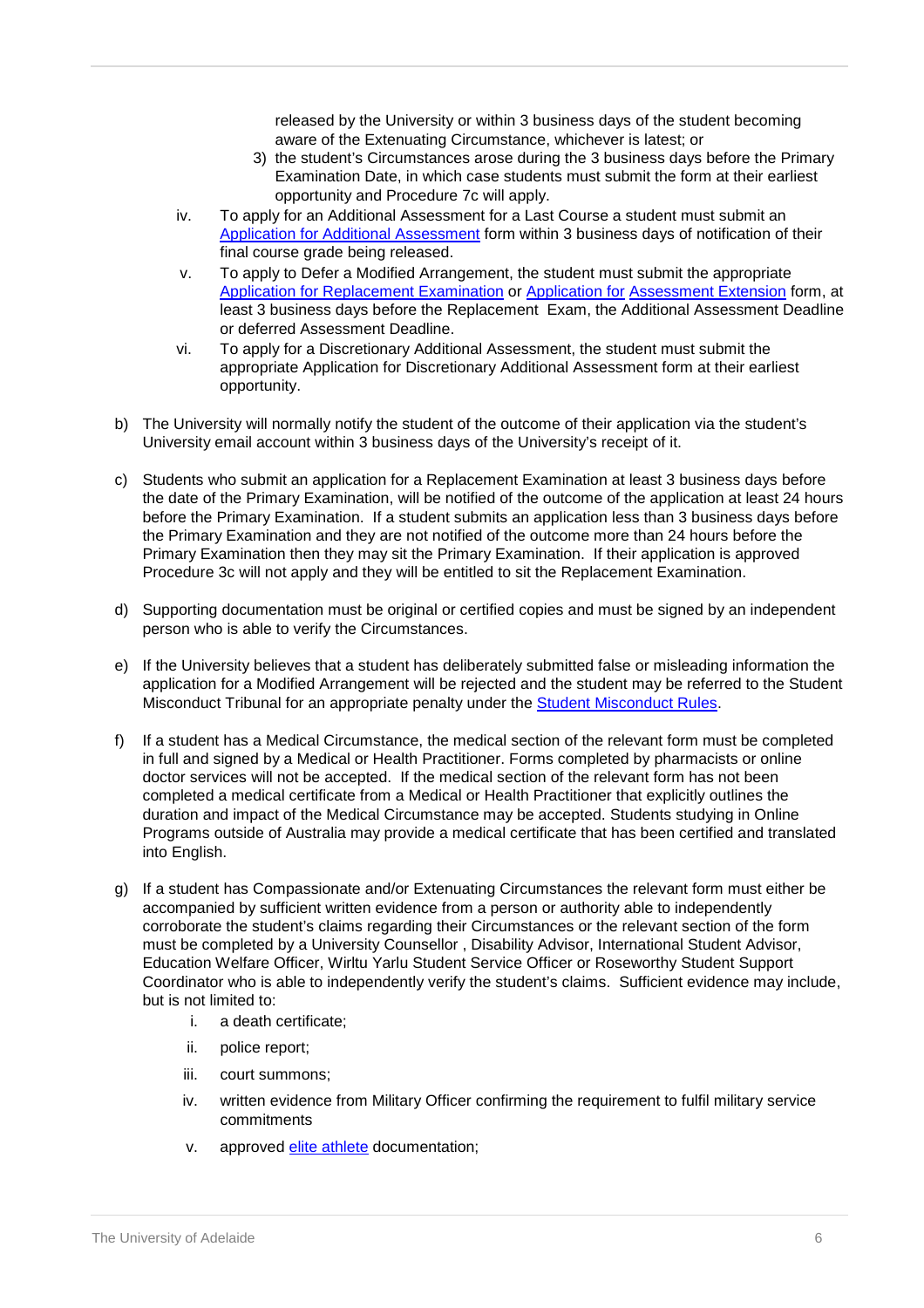- vi. official correspondence from a religious organisation, emergency service, sporting or cultural organisation;
- h) A student who wishes to appeal a decision made pursuant to the policy should follow the Student [Grievance Resolution Process.](http://www.adelaide.edu.au/student/grievance/)

## <span id="page-6-0"></span>**DEFINITIONS**

**Assessment Deadline** means the published submission date for an assessment task.

**Assessment Review Committee** means the committee referred to in the [Assessment for Coursework](http://www.adelaide.edu.au/policies/700/) **[Programs Policy](http://www.adelaide.edu.au/policies/700/)** 

**Circumstance(s)** means Medical Circumstances and/or Compassionate Circumstances and/or Extenuating Circumstances as set out in Procedure 1.

**Discretionary Additional Assessment** means a modified arrangement that may be offered to a student on a single occasion where their circumstances would otherwise not be considered sufficient.

**Examination** includes any formally supervised summative assessment that requires a student to be assessed at a particular time and place irrespective of when in the semester it occurs.

**Last Course** means the single course in an assessment period that a student has failed but needs to pass in order to complete their program in that assessment period. This is identified at the time at which all final marks for Primary Examinations have been published and before results for Modified Arrangements are published.

**Medical or Health Practitioner** for the purpose of this policy means a health professional (such as a medical practitioner or psychologist) that is registered with the Australian Health Practitioner Regulation Agency.

**Modified Arrangement** means an alternative assessment arrangement that the University may provide as set out in Principle 2.

**Online Programs** for the purpose of this policy mean programs that are delivered fully online.

**Primary Examination** means the first sitting of an Examination.

### **AUTHORITIES**

| Key      | <b>Authority</b><br>Category | <b>Authority</b>                                                                                      | <b>Delegation</b><br><b>Holder</b>                                                      | <b>Limits</b>                   |
|----------|------------------------------|-------------------------------------------------------------------------------------------------------|-----------------------------------------------------------------------------------------|---------------------------------|
| Academic | Assessment                   | Approve applications<br>for Assessment<br>Extensions under<br>Procedure 2                             | Course<br>Coordinator                                                                   | Subject to<br>Procedure<br>2    |
| Academic | Assessment                   | Approve exceptional<br>modified<br>assessment<br>arrangements under<br>Procedure 2.c                  | Course<br>Coordinator in<br>consultation with<br>the Head of<br>School (or<br>delegate) | Subject to<br>Procedure<br>2.c. |
| Academic | Assessment                   | Approve the<br>determination of a<br>grade under Procedure<br>2.d (averaging a<br>student's work over | Assessment<br><b>Review Committee</b><br>on.<br>recommendation                          | Subject to<br>Procedure<br>2.d  |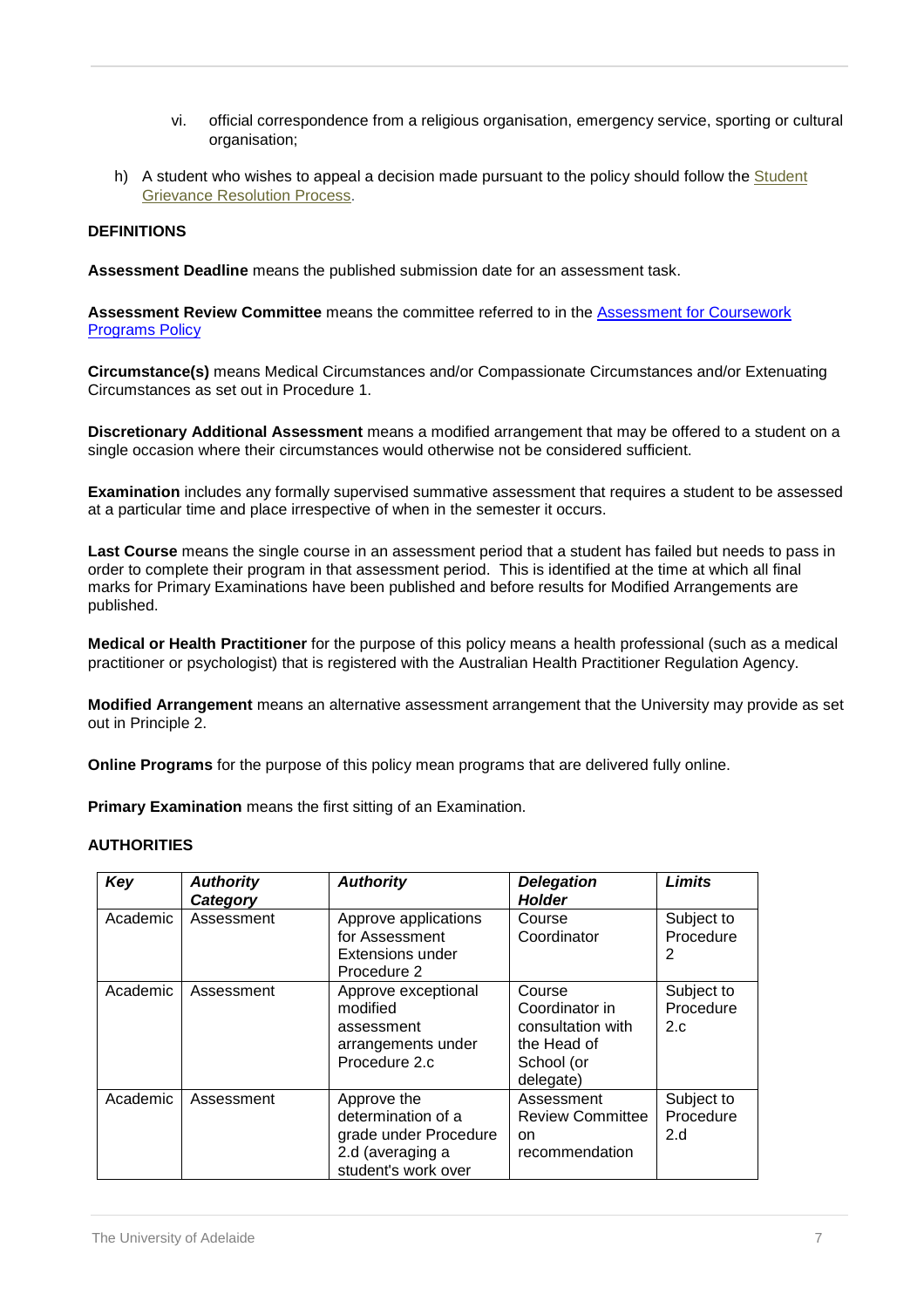| Key      | <b>Authority</b><br>Category | <b>Authority</b>                                                                                                                                                       | <b>Delegation</b><br>Holder                                                                                                                                                                                                                      | <b>Limits</b>                     |
|----------|------------------------------|------------------------------------------------------------------------------------------------------------------------------------------------------------------------|--------------------------------------------------------------------------------------------------------------------------------------------------------------------------------------------------------------------------------------------------|-----------------------------------|
|          |                              | whole course in<br>specified<br>circumstances)                                                                                                                         | of Course<br>Coordinator                                                                                                                                                                                                                         |                                   |
| Academic | Assessment                   | Approve applications<br>for Replacement<br><b>Examinations under</b><br>Procedure 3                                                                                    | Designated<br>officer/s or<br>committee as<br>specified by<br><b>Executive Dean</b>                                                                                                                                                              | Subject to<br>Procedure<br>3      |
| Academic | Assessment                   | Approve applications<br>for Discretionary<br><b>Additional Assessment</b>                                                                                              | Course<br>Coordinator                                                                                                                                                                                                                            | Subject to<br>Procedure<br>4      |
| Academic | Assessment                   | Approve applications<br>for a Last Course<br><b>Additional Assessment</b><br>under Procedure 5                                                                         | Assessment<br><b>Review Committee</b>                                                                                                                                                                                                            | Subject to<br>Procedure<br>5      |
| Academic | Assessment                   | Determine the nature of<br><b>Additional Assessment</b>                                                                                                                | Course<br>Coordinator                                                                                                                                                                                                                            | Subject to<br>Procedure<br>5      |
| Academic | Assessment                   | Approve exemptions<br>from the application of<br>Procedure 5 for<br>programs or courses                                                                                | Deputy Vice-<br>Chancellor and<br><b>Vice President</b><br>(Academic)                                                                                                                                                                            | Subject to<br>Procedure<br>5      |
| Academic | Assessment                   | Approve the deferral of<br>a Modified<br>Arrangement under<br>Procedure 6                                                                                              | Course<br>Coordinator                                                                                                                                                                                                                            | Subject to<br>Procedure<br>6      |
| Academic | Assessment                   | Approve the late<br>submission of a<br><b>Modified Arrangement</b><br>made at the first<br>available opportunity<br>under Procedure 7.a                                | Course<br>Coordinator                                                                                                                                                                                                                            | Subject to<br>Procedure<br>7.a    |
| Academic | Assessment                   | Approve the reduction<br>in supporting<br>documentation required<br>to apply for an<br><b>Assessment Extension</b><br>in certain<br>circumstanced under<br>Procedure 7 | Course<br>Coordinator                                                                                                                                                                                                                            | Subject to<br>Procedure<br>7      |
| Academic | Assessment                   | Approve Assessment<br>Extensions of up to 24<br>hours under Procedure<br>7.a ii                                                                                        | Course<br>Coordinator                                                                                                                                                                                                                            | Subject to<br>Procedure<br>7.a ii |
| Academic | Assessment                   | Verify a student's claim<br>who has either<br>compassionate or<br>extenuating<br>circumstances                                                                         | <b>University</b><br>Counsellor,<br>Disability Advisor,<br>International<br>Student Advisor,<br><b>Education Welfare</b><br>Officer, Wirltu<br><b>Yarlu Student</b><br>Service Officer or<br>Roseworthy<br><b>Student Support</b><br>Coordinator |                                   |
| Academic | Assessment                   | Approve University-<br>wide application form/s                                                                                                                         | Associate Director,<br>Student                                                                                                                                                                                                                   |                                   |